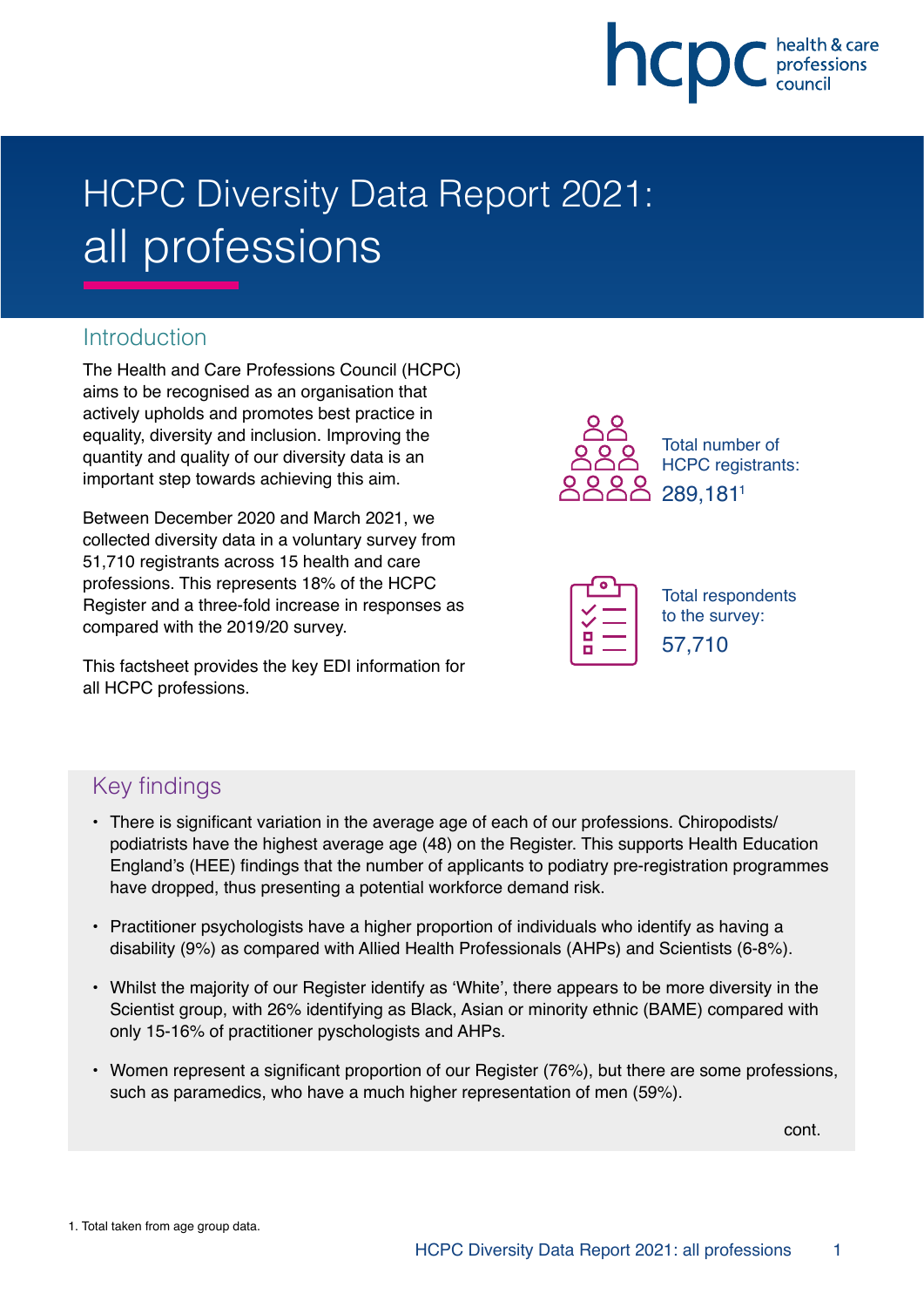- A slightly larger proportion of practitioner psychologists identified as 'Lesbian, Gay or Queer' (LGQ)1 (5%) when compared to Scientists (4%) and AHPs (4%).
- There were fairly high rates of registrants with caring responsibilities across all three groups: with 33% of Scientists holding caring responsibilities, 42% of practitioner psychologists and 36% of AHPs.
- 76% of Scientists work full-time compared with 62% of AHPs and 51% of practitioner psychologists.
- There was significant variation in the workplace settings across our professions. However, the most common primary work setting amongst registrants as a whole was 'NHS/Acute/Hospital/ secondary care' which accounted for 35% of responses.

#### Age

Count and proportion of respondents by age group:

|                 | Under 25 |                |        | 25-34 years 35-44 years 45-54 years 55-64 years 65 and over Average age |        |      |        |      |        |      |       |      |    |
|-----------------|----------|----------------|--------|-------------------------------------------------------------------------|--------|------|--------|------|--------|------|-------|------|----|
|                 | Count    | $\%$           | Count  | $\%$                                                                    | Count  | $\%$ | Count  | $\%$ | Count  | $\%$ | Count | $\%$ |    |
| All professions | 11.853   | $\overline{4}$ | 78.796 | 27                                                                      | 84,390 | 29   | 65.492 | 23   | 40.694 | 14   | 7.956 |      | 42 |

## **Disability**

Count and proportion of respondents by disability:

|                 | <b>Disabled</b> |      | <b>Not disabled</b> |      | <b>Prefer not to say</b> |               |  |
|-----------------|-----------------|------|---------------------|------|--------------------------|---------------|--|
|                 | Count           | $\%$ | Count               | $\%$ | Count                    | $\frac{0}{0}$ |  |
| All professions | 4,188           | 8    | 47,005              | 91   | 523                      |               |  |

## **Ethnicity**

Count and proportion of respondents by ethnic origin:

|                 | <b>Asian</b> |      | <b>Black</b> |      | <b>Mixed</b> | <b>White</b> |        |      | <b>Other</b> |        | <b>Prefer not to</b><br>say |               |
|-----------------|--------------|------|--------------|------|--------------|--------------|--------|------|--------------|--------|-----------------------------|---------------|
|                 | Count        | $\%$ | Count        | $\%$ | Count        | $\%$         | Count  | $\%$ | Count        | $\%$   | Count                       | $\frac{0}{0}$ |
| All professions | 3,993        | 8    | 2,368        | 5    | 1,246        | 2            | 42,755 | 83   | 894          | っ<br>∼ | 461                         |               |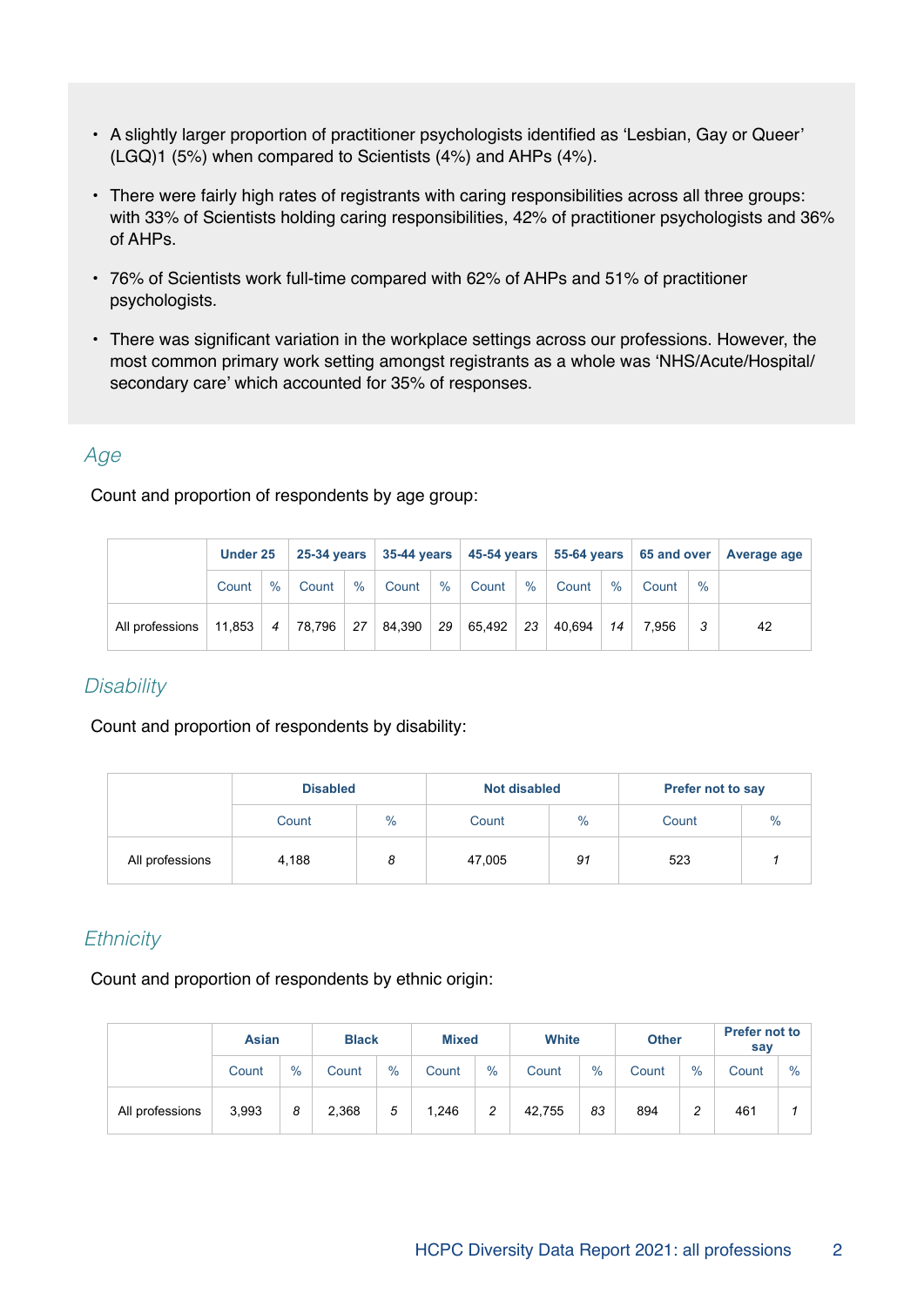## Gender

## Count and proportion of respondents by gender:

|                 | <b>Woman</b><br>$\%$<br>Count |    | <b>Man</b> |      | <b>Other</b> |      | <b>Prefer not to say</b> |               |  |
|-----------------|-------------------------------|----|------------|------|--------------|------|--------------------------|---------------|--|
|                 |                               |    | Count      | $\%$ | Count        | $\%$ | Count                    | $\frac{0}{0}$ |  |
| All professions | 39,146                        | 76 | 12,175     | 24   | 174          | 0    |                          |               |  |

Count and proportion of responses to "Do you consider yourself to fall under the protected characteristic of 'pregnancy & maternity', as per the Equality Act 2010?"

|                 | <b>Yes</b> |               | <b>No</b> |      | <b>Prefer not to say</b> |      |  |
|-----------------|------------|---------------|-----------|------|--------------------------|------|--|
|                 | Count      | $\frac{0}{0}$ | Count     | $\%$ | Count                    | $\%$ |  |
| All professions | 3,098      | 6             | 48,088    | 93   | 529                      |      |  |

## **Religion**

Count and proportion of respondents by religion or belief:

|                    | <b>Buddhist</b> | <b>Christian</b> | <b>Hindu</b> | Jewish | <b>Muslim</b> | No<br>religion | <b>Other</b> | <b>Sikh</b> | <b>Spiritual</b> | <b>Prefer</b><br>not to<br>say |
|--------------------|-----------------|------------------|--------------|--------|---------------|----------------|--------------|-------------|------------------|--------------------------------|
| All<br>professions | 1%              | 44%              | 2%           | 1%     | 3%            | 39%            | 3%           | 1%          | 4%               | 3%                             |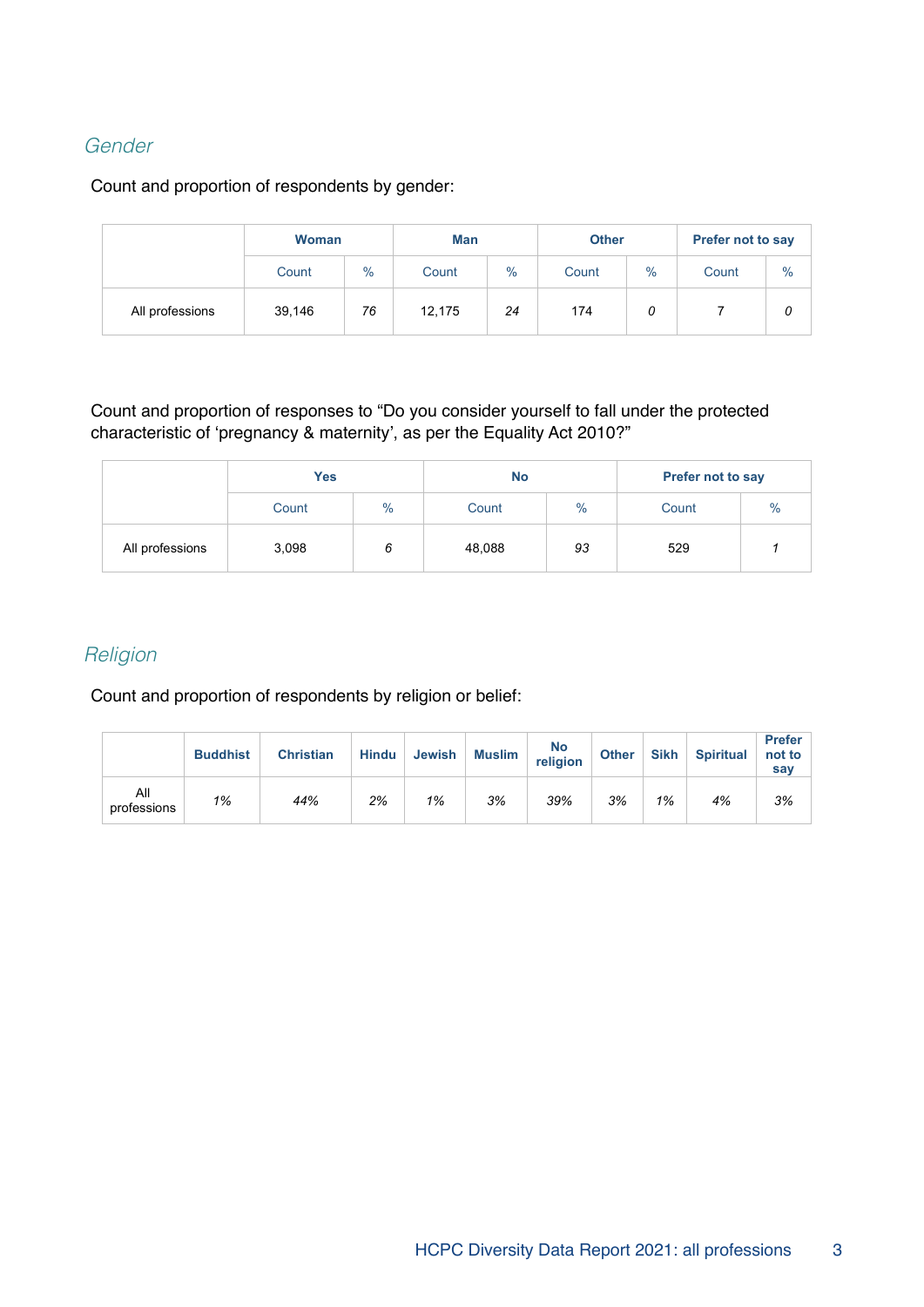## Sexual orientation

#### Count and proportion of respondents by sexual orientation:

|                 | Lesbian, Gay or<br>Queer <sup>2</sup> |               | <b>Heterosexual</b> |      | <b>Other</b> |      | <b>Prefer not to say</b> |               |  |
|-----------------|---------------------------------------|---------------|---------------------|------|--------------|------|--------------------------|---------------|--|
|                 | Count                                 | $\frac{0}{0}$ | Count               | $\%$ | Count        | $\%$ | Count                    | $\frac{0}{0}$ |  |
| All professions | 2,254                                 | 4             | 46,558              | 90   | 1,804        | 3    | 1,094                    | 2             |  |

## Caring responsibilities

Count and proportion of respondents by caring responsibility:

|                 | <b>Yes</b> |      | <b>No</b> |               | <b>Prefer not to say</b> |               |  |
|-----------------|------------|------|-----------|---------------|--------------------------|---------------|--|
|                 | Count      | $\%$ | Count     | $\frac{0}{0}$ | Count                    | $\frac{0}{0}$ |  |
| All professions | 18,351     | 35   | 32,746    | 63            | 617                      |               |  |

# Country of work

Count and proportion of respondents by country of work:

|                 | <b>England</b> |      |       | <b>Northern Ireland</b> |       | <b>Scotland</b> |       | <b>Wales</b> |       | <b>Other</b>  |
|-----------------|----------------|------|-------|-------------------------|-------|-----------------|-------|--------------|-------|---------------|
|                 | Count          | $\%$ | Count | $\%$                    | Count | $\%$            | Count | $\%$         | Count | $\frac{0}{0}$ |
| All professions | 42.169         | 82   | 1,348 | з                       | 3,798 |                 | 2,302 | 4            | 2,093 | 4             |

<sup>2.</sup> The term "LGQ" is used throughout the report to represent the categories: Gay Man, Gay woman/lesbian, Queer, and Prefer to self describe (where gay or queer or lesbian was indicated). This was used to ensure data remain unidentifiable, particularly where small cell counts were noted.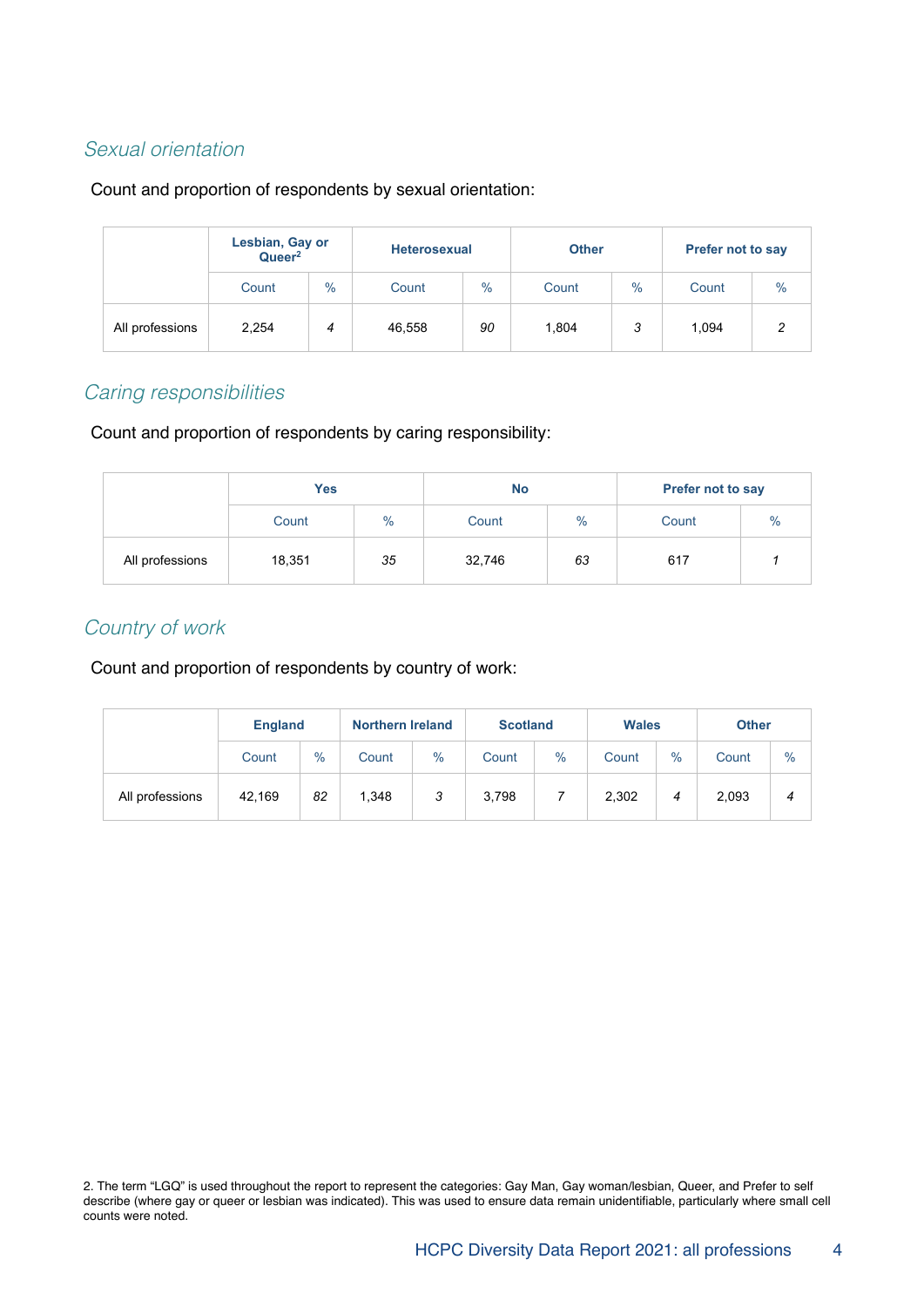# Work setting

Proportion of respondents by primary work setting:

| <b>Work Setting</b>                                          | All professions |
|--------------------------------------------------------------|-----------------|
| <b>Adult social care</b>                                     | 2%              |
| <b>Community service</b>                                     | 9%              |
| Higher education/university/academia/research                | 3%              |
| Independent or private healthcare provider (clinic/business) | 11%             |
| Independent or private healthcare provider (hospital/acute)  | 3%              |
| NHS Acute/ hospital/ secondary care                          | 35%             |
| <b>NHS Mental Health service</b>                             | 6%              |
| Other                                                        | 10%             |
| Schools (primary/secondary/special)                          | 4%              |

#### Count and proportion of respondents by work pattern:

|                    | <b>Full-time</b> |      | <b>Part-time</b> |      | <b>Flexible hours/</b><br><b>Zero Hour</b> |      | <b>Not currently</b><br>working |      | <b>Prefer not to</b><br>say |               |
|--------------------|------------------|------|------------------|------|--------------------------------------------|------|---------------------------------|------|-----------------------------|---------------|
|                    | Count            | $\%$ | Count            | $\%$ | Count                                      | $\%$ | Count                           | $\%$ | Count                       | $\frac{0}{0}$ |
| All<br>professions | 32.236           | 62   | 15,825           | 31   | 2.126                                      | 4    | 1.200                           | 2    | 332                         |               |

# Education

Count and proportion of respondents by type of schooling:

|                 | State run or funded<br>(all types) |      | Independent (all types) |      | <b>Prefer not to say</b> |      | I don't know |               |  |
|-----------------|------------------------------------|------|-------------------------|------|--------------------------|------|--------------|---------------|--|
|                 | Count                              | $\%$ | Count                   | $\%$ | Count                    | $\%$ | Count        | $\frac{0}{0}$ |  |
| All professions | 42,523                             | 82   | 7.931                   | 15   | 761                      |      | 504          |               |  |